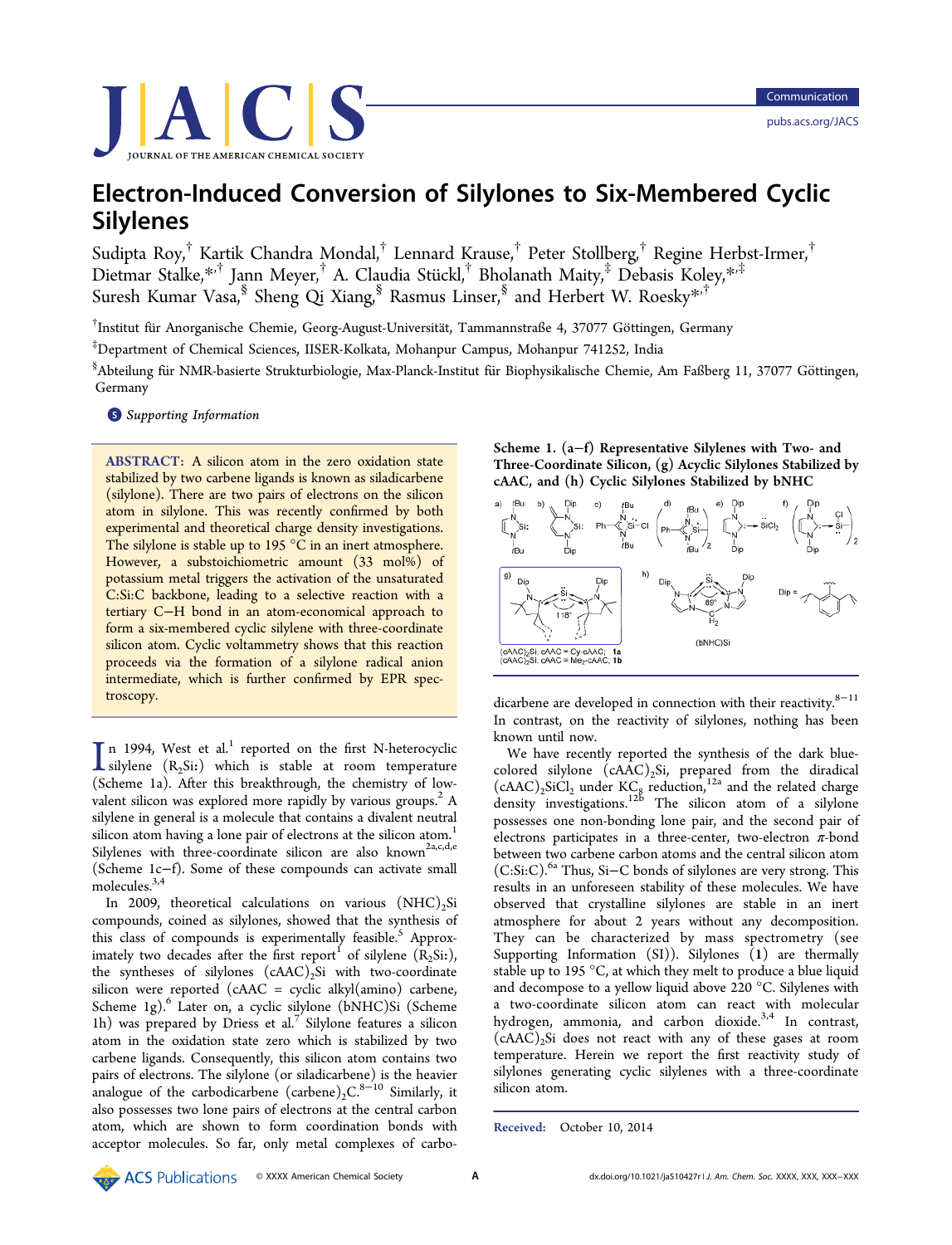## Journal of the American Chemical Society Communication Communication Communication

Considering the fact that cAAC is both a strong  $\sigma$ -donor and a  $\pi$ -acceptor, (cAAC)<sub>2</sub>Si might accept an electron at the unsaturated C:Si:C backbone,  $(Cy-cAAC)$ , Si  $(1a, Cy-cAAC)$ :C(CH<sub>2</sub>)(CMe<sub>2</sub>) (C<sub>6</sub>H<sub>10</sub>)N-2,6-*i*Pr<sub>2</sub>C<sub>6</sub>H<sub>3</sub>) was investigated by cyclic voltammetry (CV) in 0.1 M  $\lceil n-\text{Bu}_4N \rceil$ PF<sub>6</sub> THF solution. Fortunately, the CV showed a quasi-reversible reduction at *E*1/2 = -1.55 V (referred against  $\overrightarrow{Cp^*}_{2}Fe/Cp^*_{2}Fe^+$ ), indicating the formation of a radical anion 1a<sup>•−</sup>. In addition, the measurement showed three irreversible reductions  $(E = -1.07, -2.39,$  and −2.72 V, see SI). Based on the quasi-reversible nature of the CV we anticipated a possible rearrangement of the intermediate radical anion and accordingly a chemical reaction was set up. THF was added at room temperature to a 1:1 molar solid-state mixture of  $(Cy - cAAC)$ <sub>2</sub>Si (1a) and metallic potassium via a cannula. The resultant dark blue solution was stirred for 20 min to obtain a dark green solution which further turned to greenish-yellow solution within the next 15 min of additional stirring. The solution was filtered to separate the unreacted potassium (67 mol%), indicating 33 mol% of potassium was consumed during the reaction. The THF solution was concentrated and stored at −32 °C in a freezer to form bright yellow blocks of 2a in 80% yield. The analogous compound 2b was prepared from the precursor  $(Me_2$ -cAAC)<sub>2</sub>Si (1**b**) (see SI). The X-ray single-crystal diffractions revealed that 2a,b are isomers of the silylones 1a,b, respectively. The transformation of  $1a$ , b into  $2a$ , b can be rationalized as one of the H-CMe<sub>2</sub> groups (1a,b) has selectively reacted (Scheme 2) with one  $\widetilde{C}_{\mathrm{cAAC}}$ –Si bond, producing H- $C_{\mathrm{cAAC}}$ -Si $(\mathrm{CMe}_2)$  moiety in products 2a,b, respectively.

Scheme 2. Conversion of Silylone with Two-Coordinate Silicon to Silylene with Three-Coordinate Silicon



The solutions of  $2a,b$  are stable at  $0^{\circ}$ C for about 2 months. The crystals of 2a,b are stable at room temperature for more than 1 month in an inert atmosphere. They  $(2a,b)$  melt in the temperature range of 223−224 °C and 211−212 °C, respectively, while the melting range of 1a,b is 194−195 °C. Compounds 2a,b were also characterized (see SI) by mass spectrometry (*m*/*z* (100%): 678.4(2a), 598.4(2b)). The <sup>29</sup>Si NMR spectra of 2a,b exhibit resonances at 55.98 and 54.55 ppm, respectively, which are upfield-shifted when compared to those of  $1a,b$  (71.15 and 66.71 ppm). The <sup>13</sup>C NMR spectra of **2a,b** show resonances at  $69.4(\overline{CH})/173.5(C.)$  and  $66.2(CH)/$  $172.1(C:)$  ppm, respectively, which are upfield-shifted when compared to those of  $1a,b$  (210.8 and 210.9 ppm).<sup>6a,b</sup> The absence of  $H$  nuclei directly bonded to Si of 2a is confirmed by a slow solid-state NMR cross-polarization buildup identical to 1a. A reduced CSA, however, confirms the more symmetrical distribution of electron density around the Si in 2a than in 1a (see SI). The unsymmetrical electronic environment of the <sup>29</sup>Si center in 1a resulting from the lone pair creates a strong chemical shift anisotropy (CSA, see SI). The UV−vis spectra of yellow-colored 2a,b, recorded in *n*-hexane, show absorption bands at 423/420 nm (see SI), while dark blue-colored

silylones 1a,b exhibit bands at 575/570 and 618/611 nm, respectively.  $\overset{\text{\rm{6a,b}}}{ }$ 

2a,b were both characterized by X-ray single-crystal determinations. The structural aspects of 2a are described herein (see SI for 2b). Compound 2a crystallizes in the space group  $P2_1/n$ . The silicon atom adopts a distorted trigonal pyramidal geometry which is bound to three carbon atoms including the central carbon atom of the former *i*Pr substituent. The selected bond lengths and angles are given in the caption of Figure 1. The structure of 2a shows that one carbene carbon



Figure 1. Molecular structure of 2a. H atoms are omitted for clarity, except the freely refined H1. Selected experimental [calculated at the BP86/def2-SVP level for the ground state] bond lengths (Å) and angles (°): Si1−C1 1.952(2) [1.948], Si1−C24 1.824(2) [1.809], Si1−C23 1.961(2) [1.968], C1−N1 1.461(3) [1.465], C24−N2 1.383(3) [1.374]; C23−Si1−C1 101.77(10) [100.67], C2−C1−N1 104.55(17) [105.98], C2−C1−Si1 120.81(16) [118.55], N1−C1−Si1 111.66(15) [111.17], C23−Si1−C24 126.42(10) [127.11], C24−Si1− C1 112.70(10) [114.30], C25−C24−Si1 122.39(15) [122.05], N2− C24−Si1 129.72(17) [129.95], C25−C24−N2 106.16(18) [106.93], C4−N1−C1 114.54(17) [112.91], C21−N1−C1 120.98(17) [122.46], C24−N2−C27 113.51(18) [113.46].

atom (C1) contains one proton, and the silicon atom is additionally bonded to the  $CMe<sub>2</sub>$  group (C23) of one of the former isopropyl groups (CHMe<sub>2</sub>; C23-Si1 = 1.961(2) Å). This result shows that one of the  $Me<sub>2</sub>(Ar)C-H$  groups selectively reacted across one of the C<sub>cAAC</sub>-Si bonds. The C1− Si1 and C1−N1 bonds are elongated from 1.8404(11) to 1.952(2) Å and from 1.3827(15) to 1.461(3) Å, respectively, while the C24(C<sub>cAAC</sub>)–Si1 and C24–N2 bond distances remain very close to the values ( $C_{cAAC}$ -Si = 1.8535(12) Å, C24−N2 = 1.3724(14) Å) of silylone 1a. Finally, a new sixmembered ring containing two heteroatoms (shown in purple color in Figure 1) has been formed. The C1−Si1−C23 bond angle of 2a is 101.77(10)°, while the C1−Si1−C24 angle has changed from  $118.16(5)°$  to  $112.70(10)°$  when compared with that of precursor 1a.

The Si1 atom is 0.48 Å above the C1−C23−C24 plane, while C24 is located only 0.12 Å above the Si1−C25−N2 plane. All the bond parameters suggest that 2a might be a singlet diradical (as shown in SI Figure S12) containing one radical each on Si1 and C24 atoms (Si1−C24 = 1.824(2) Å). Similar Si−C bond distances are observed in the monoradical  $(Cy - cAAC^*)SiCl_3$  $(181.93(8))^{13}$  and diradical  $(Cy-cAAC^{\bullet})_{2}SiCl_{2}$   $(1.854(2))$ 1.843(2) Å). The C<sub>cAAC</sub>-N bond distance of 2a is 1.38 Å, close to that of monoradical (Cy-cAAC<sup>\*</sup>)SiCl<sub>3</sub> (138.27(10)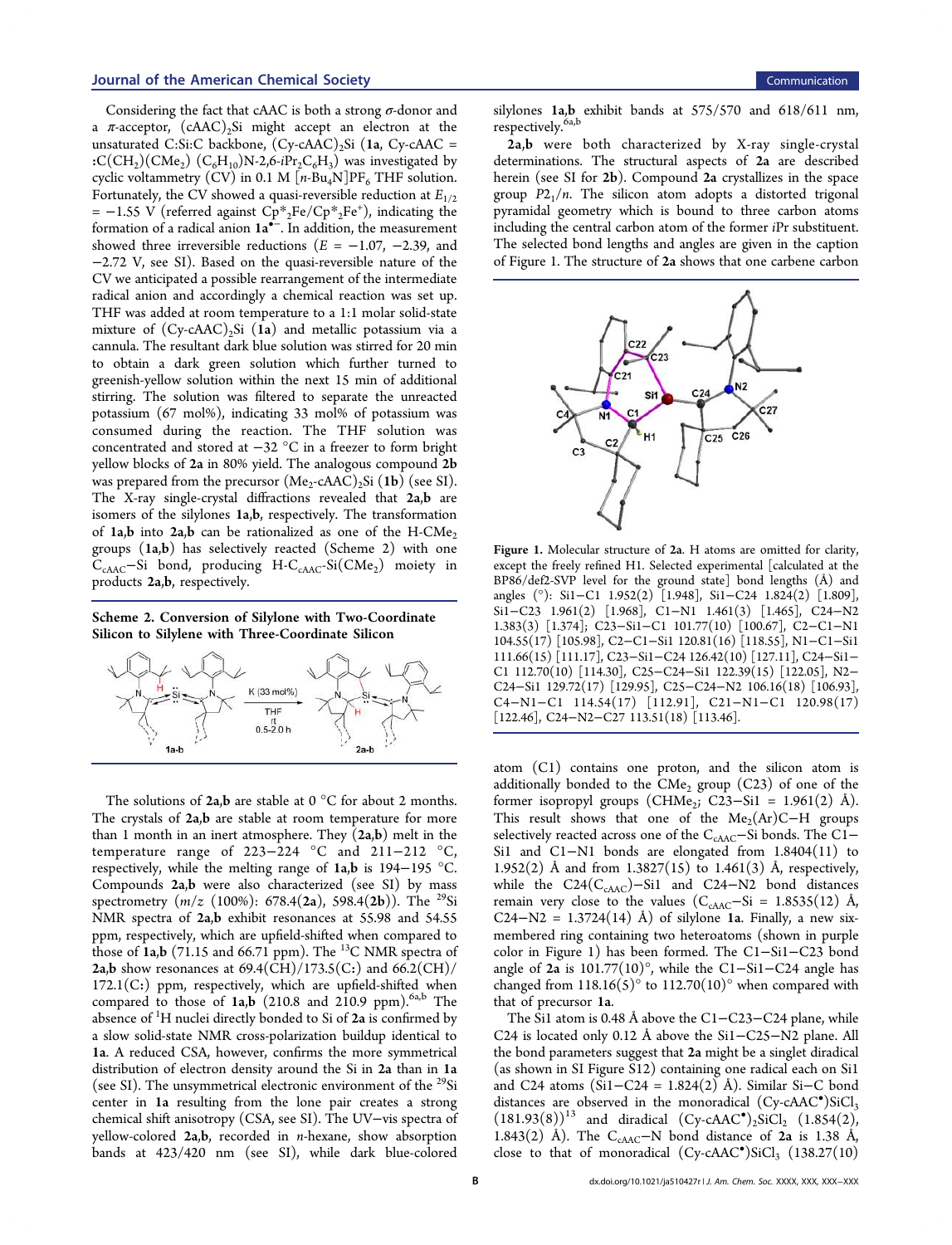Å)<sup>13</sup> and slightly smaller than those of SiCl<sub>2</sub>-bridged singlet diradical  $(Cy - cAAC^{\bullet})_{2}$ SiCl<sub>2</sub> (1.400(2), 1.403(2) Å).<sup>6b</sup>

The stronger  $\pi$ -acceptor property<sup>13–15</sup> of cAAC over NHC (N-heterocyclic carbene) is the reason why cAAC transfers the electron density from the silicon atom of  $c$ AAC-SiCl<sub>2</sub> to the carbene carbon atom producing a singlet 1,2-diradical (SI Scheme S1a) which dimerizes to form a stable singlet 1,4 diradical  $(cAAC^{\bullet})_{2}Si_{2}Cl_{4}$  (SI Scheme S1b).<sup>16</sup> In contrast, the NHC analogue  $(NHC)SiCl<sub>2</sub>$  is a singlet non-radical species<sup>2e</sup> which is stable and isolable in the monomeric form. Based on our previous results and present comparisons, it can be argued that cAAC may destabilize the lone pair of electrons of  $2a$ ,  $\overline{b}$  on the silicon atom in the oxidation state 2. Hence, it is intriguing whether 2a,b possess singlet 1,2-diradical ground states (SI Figure S12).

We have performed DFT calculations at the U/R-M06-2X/ SVP level of theory (see SI) to illustrate the electronic structure and bonding of 2a. The closed-shell singlet electronic state is lower in energy by 16.8 kcal/mol  $(\Delta \tilde{G}_L^S)$ , at U/R-M06-2X/ TZVP//U/R‑M06‑2X/SVP level) than its triplet form. Geometry optimization with broken symmetry formalism reveals that the diradical singlet state again is higher in energy than the closed-shell singlet state by 14.5 kcal/mol  $(\Delta G_L^S)$ . The optimized geometrical parameters of the singlet state are in much better agreement to the crystal structure of 2a than its diradical singlet or triplet states (see SI Figure S12 and Table S3). Moreover for further validation, CASSCF(2,2)/SVP calculation was performed at the M06-2X/SVP optimized geometry. The coefficient values are 0.96, 0.0, and −0.29 for the corresponding electronic configurations of (2,0), (1,1), and (0,2), respectively. Additionally the diagonal elements of the final one-electron symbolic density matrix are 1.8 and 0.2, confirming the closed-shell singlet state to be the ground state of 2a. The Si1−C24 bond is significantly shorter (1.81 Å) than its (cAAC)<sub>2</sub>Si isomer, 1a (1.85 Å) due to the stronger  $\pi$ -bond character (HOMO(1a), SI Figure S13a). This  $\pi$ -bond is polarized toward Si1 (Si1, 39%; C24, 21%; N2, 15%) due to the sharing of the lone pair of electrons from N2 to C24 (NPA charge, *q*<sub>N1</sub> = −0.527 *e*, *q*<sub>N2</sub> = −0.498 *e*, SI Table S4). Unlike the silylone  $((cAAC)_2Si)^{66,12b}$  no lone pair is found on either Si1 or C24 in  $2a$ . The bonding scenario of the Si1=C24 bond in  $2a$  was further elucidated by QTAIM calculations.<sup>17</sup> The important topological parameters at the (3,−1) bond critical points (BCPs) are given in SI Table S3. The covalent nature of the  $Si1=C24$  bond is characterized with electron density  $[\rho(r)]$  of 0.11 and Laplacian  $[\nabla^2 \rho(r)]$  of +0.42 at the respective BCP (for details see SI). Furthermore, the high ellipticity value  $(\varepsilon = 0.51)$  suggests a significant double bond character, supporting the NBO calculations discussed before. The delocalization index (DI) value of 0.99 is close to the value (1.17) of the Si=C double bond in  $H_2Si=CH_2^{18}$  which , indicates the presence of a strengthened Si1=C24  $\pi$ -bond,<sup>19</sup> pointing toward a stronger Si→C back-donation in 2a compared to  $(cAAC)_2$ Si. The Si-C bond distances of 2a,b are between single and double silicon-carbon bonds. Therefore 2a,b can also be considered as silenes, when only reflected on the  $Si-C$  bond length.

The proposed mechanism for the transformation of 1a,b to 2a,b is shown in Scheme 3. CV of 1a,b suggests the formation of very reactive radical anion intermediates, (1a,b)<sup>•–</sup>, via oneelectron transfer from potassium to 1a,b. The formation of the radical anion (1b•<sup>−</sup> ) was further confirmed by ESR spectroscopy (see SI). The radical electron of  $(1a,b)^{-1}$  resides on one

Scheme 3. Proposed Mechanistic Pathway for the Formation of 2a from 1a



of the carbene carbon atoms and abstracts one H• from the H-CMe<sub>2</sub> group of a cAAC, producing  $(IM<sub>1</sub>)-C(^{\bullet})Me<sub>2</sub>$ , which further reacts with the central silicon atom to form  $IM_2$ , which leaves the electron at the end of the cycle to form the products 2a,b. Formation of the radical anion intermediates  $(\hat{1a}, b)^{-1}$  is the key step for the activation of the very strong C−H bond. In comparison, low-valent transition metals often activate C−H bonds via donation of electron density from their filled dorbitals to a σ\*orbital of the C−H bond. We have explored the probable mechanism on the basis of a DFT study. The chemical transformation 1a  $\rightarrow$  2a (SI Table S5) is initiated by the reduction of 1a in the presence of metallic potassium, leading to the stable radical anion,  $(1a)^{\bullet-}$   $(\Delta G_L^S = -13.2 \text{ kcal/mol})$ . The radical electron is accommodated in the p orbitals of the carbene carbon atoms (see the LUMO (1a) and SOMO (1a)<sup>•−</sup> in SI Figure S14a). The Mulliken spin density plot of the radical anion shows that the unpaired electron is delocalized (Figure 2)



Figure 2. Computed (a) KS-MO and (b) Mulliken spin density plot of selective intermediates (isosurface = 0.006 au) at U/R-M06-2X/ TZVP//U/R-M06-2X/SVP level. Hydrogen atoms are omitted for clarity.

between two carbene carbon atoms (C1 and C24) via the vacant d-orbital of the silicon atom (SI Figure S14b). The  $(1a)^{\bullet-} \rightarrow IM_1$  transformation is highly endergonic  $(\Delta G_L^S =$ 17.9 kcal/mol) since the unpaired electron is shifted to the  $-CMe<sub>2</sub>$  of the Dip group (IM<sub>1</sub>, SI Figure S14b).

The extra stability of the  $(1a)$ <sup>-</sup> system is due to the delocalization of the unpaired electron and is quantified by model study shown in SI Scheme S2. The next step  $IM_1 \rightarrow IM_2$ is now exergonic  $(\Delta G_{\rm L}^{\rm S} = -23.3 \text{ kcal/mol})$  because the radical